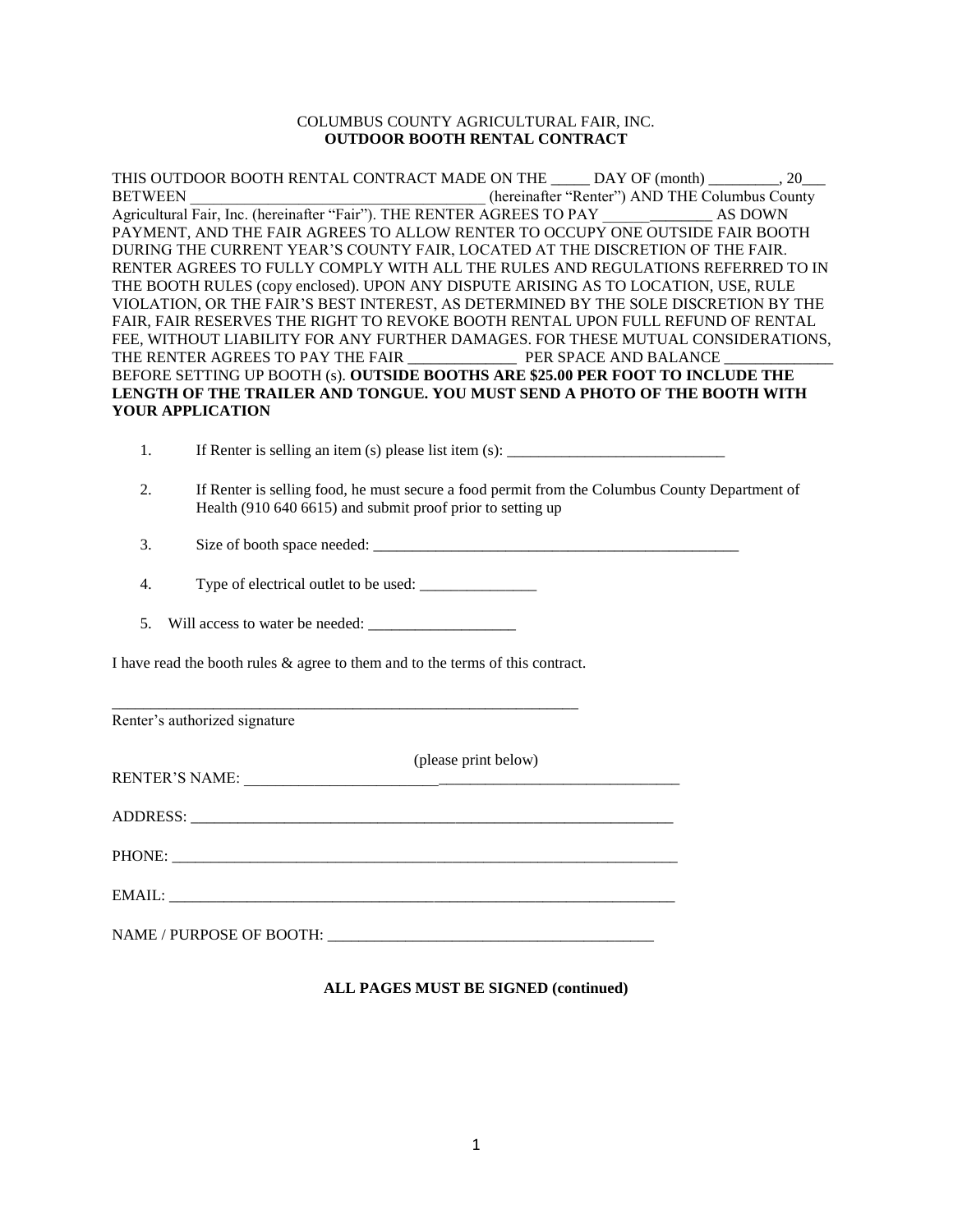## **BOOTH RENTAL RULES**

1. All booths must be set up by 5:00 pm MONDAY, OCTOBER \_\_\_\_, 20\_\_\_\_. It will be the exhibitor's responsibility to have someone in the booth prior to the gates opening and until the Fair closes each night. THE BOOTH SHOULD ALSO BE MANNED DURING SENIOR CITIZENS DAY (open at 1:00 pm.) ALL BOOTHS MUST REMAIN IN PLACE UNTIL MONDAY OCTOBER \_\_\_\_, 20\_\_\_ AT 9:00 AM. NO EXCEPTIONS!! Booths will be judged Tuesday, October \_\_\_\_\_ 20\_\_\_\_.

2. NO AUTOMOBILES OR OTHER VEHICLES WILL BE ALLOWED TO SERVICE A BOOTH, EATING STANDS, SHOWS OR CONCESSIONS AFTER 2:00 PM ON TUESDAY, WEDNESDAY, THURSDAY AND FRIDAY AND AFTER 11:00 AM ON SATURDAY AND SUNDAY. NO EXHIBITOR OR WORKERS VEHICLE WILL BE ALLOWED INSIDE THE FAIRGROUNDS AFTER THE GATES OPEN TO THE PUBLIC. ANY VEHICLE WITHIN THE FAIR GROUNDS AFTER THE OPENING OF THE GATES TO THE PUBLIC WILL BE TOWED AT THE OWNER'S EXPENSE.

3. The Fair will assume no responsibility for fire, theft, or damage to a vehicle during the time of the Fair.

4. All persons are requested to stay out of designated danger areas, as the Fair will not be responsible for any accidents in these areas. Any person or persons shall not obstruct any passage of roadway on the fairgrounds with an automobile or other vehicle. Should this occur, they will forthwith remove the vehicle or be subject to the penalty of a misdemeanor and expulsion from the grounds or have the vehicle towed at the owner's expense.

5. No person will be allowed to distribute any advertising or handbills on the Fairgrounds or in any building or passageway except advertising which may be handed out from a rental space occupied by his or her exhibit, all subject to the approval of the Fair Manager. This also includes the peddling, hawking, selling or distributing of materials, which will not be allowed except from a rented space assigned by the Fair Manager. No person will be allowed to have in a booth or distribute from the booth any and all articles that are obnoxious or repulsive in character. Should this occur, the person(s) will be forbidden entry or if already entered, without it being known, shall be removed at once.

RENTER SIGNATURE: DATE

\_\_\_\_\_\_\_\_\_\_\_\_\_\_\_\_\_\_\_\_\_\_\_\_\_\_\_\_\_\_\_\_\_\_\_\_\_ \_\_\_\_\_\_\_\_\_\_\_\_\_\_\_\_\_\_\_\_\_\_\_\_\_\_\_\_